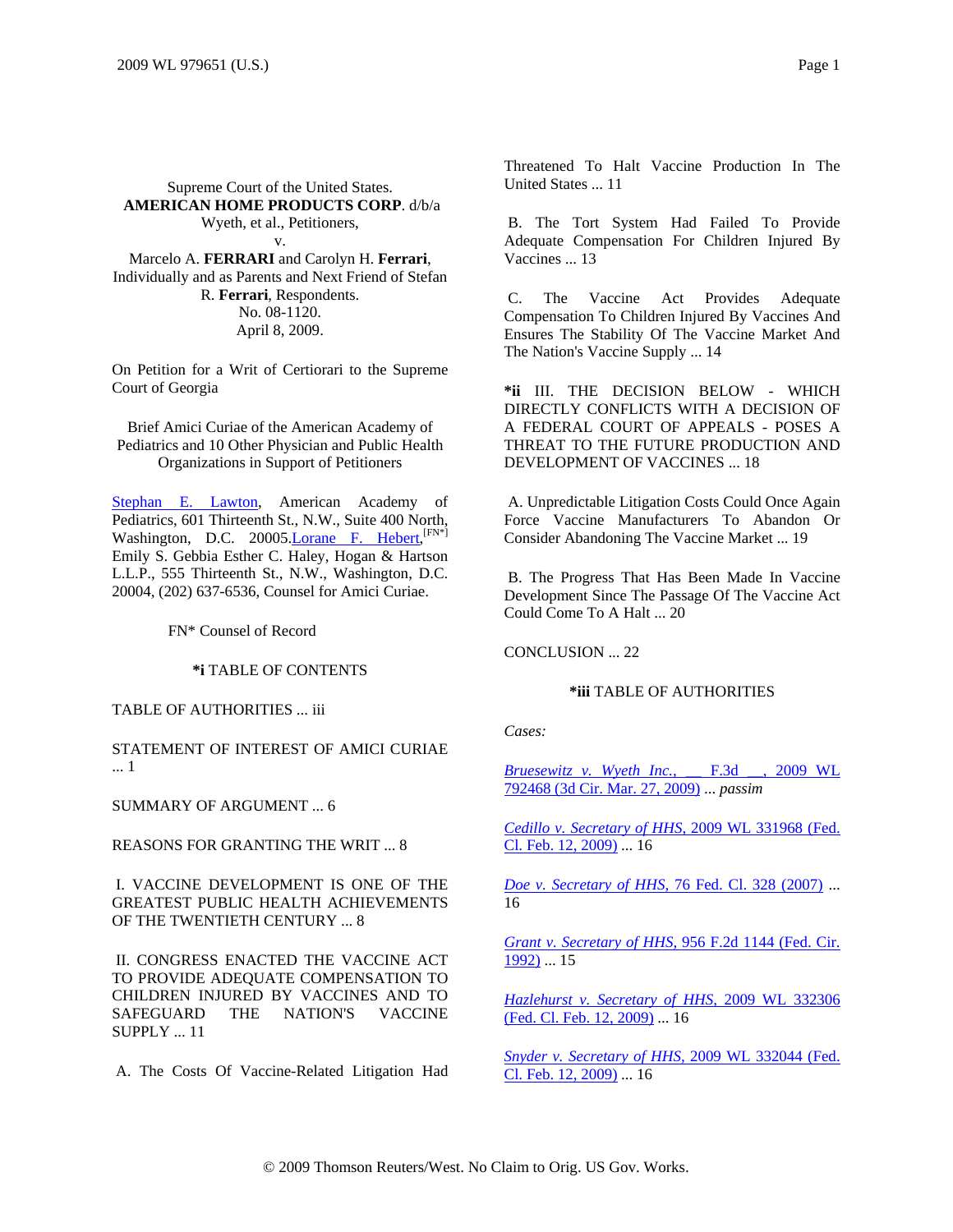#### *Statutes:*

National Childhood Vaccine Injury Act, 42 U.S.C. §§ 300aa-1 *et seq.* ... 5

26 U.S.C. § 4131 ... 16

26 U.S.C. § 9510 ... 16

42 U.S.C. § 300aa-10 *et seq.* ... 15

42 U.S.C. § 300aa-11(a)(1)-(2) ... 15

42 U.S.C. § 300aa-11(b) ... 15

42 U.S.C. § 300aa-11(c) ... 15

42 U.S.C. § 300aa-11(c)(1)(C)(ii) ... 15

**\*iv** 42 U.S.C. § 300aa-12(b)(1) ... 15

42 U.S.C. § 300aa-12(c) ... 15

42 U.S.C. § 300aa-13 ... 16

42 U.S.C. § 300aa-13(a)(1) ... 15

42 U.S.C. § 300aa-14 ... 15, 17

42 U.S.C. § 300aa-15(i) ... 17

42 U.S.C. § 300aa-21(a) ... 15, 17

42 U.S.C. § 300aa-21(b) ... 17

42 U.S.C. § 300aa-22(b) ... 17

42 U.S.C. § 300aa-22(b)(1) ... 17

*Rules:*

Sup. Ct. R. 37.2(a) ... 1

Sup. Ct. R. 37.6 ... 1

*Legislative Materials:*

H.R. Rep. No. 99-908 (1986) ... *passim*

132 Cong. Rec. H9943 (Oct. 14, 1986) ... 14

*Immunization and Preventive Medicine, 1982: Hearing Before the Subcomm. on Investigations and General Oversight of the S. Comm. on Labor and Human Resources,* 97th Cong. (May 7, 1982) ... 8, 9

**\*v** *National Childhood Vaccine Injury Compensation Act of 1985: Hearing Before the S. Comm. on Labor and Human Resources,* 98th Cong. (May 3, 1984) ... 14

*National Childhood Vaccine-Injury Compensation Act of 1985: Hearing Before the S. Committee on Labor and Human Resources,* 99th Cong. (July 18, 1985) ... 12, 13

*National Childhood Vaccine Injury Compensation Act of 1985: Hearing Before the S. Comm. on Labor and Human Resources,* 99th Cong. (Dec. 9, 1985) ... 6, 13

Staff of H.R. Comm. on Health and Environment of the Comm. on Energy and Commerce, 99th Cong., *Childhood Immunizations* (Comm. Print 1986) ... *passim*

*Other Authorities:*

American Academy of Pediatrics, *Red Book: 2009 Report of the Committee on Infectious Diseases* (forthcoming 28th ed. 2009) ... 9

American Academy of Pediatrics, *Status of Licensure and Recommendations for New Vaccines, Red Book Online* (2009) ... 19, 20

Centers for Disease Control and Prevention, *General Recommendations on Immunization: Recommendations of the Advisory Committee on Immunization Practices,* 55 MMWR 1 (Dec. 1, 2006) ... 10

**\*vi** Centers for Disease Control and Prevention, *Recommended Immunization Schedules for Persons Aged 0 Through 18 Years - United States,* 57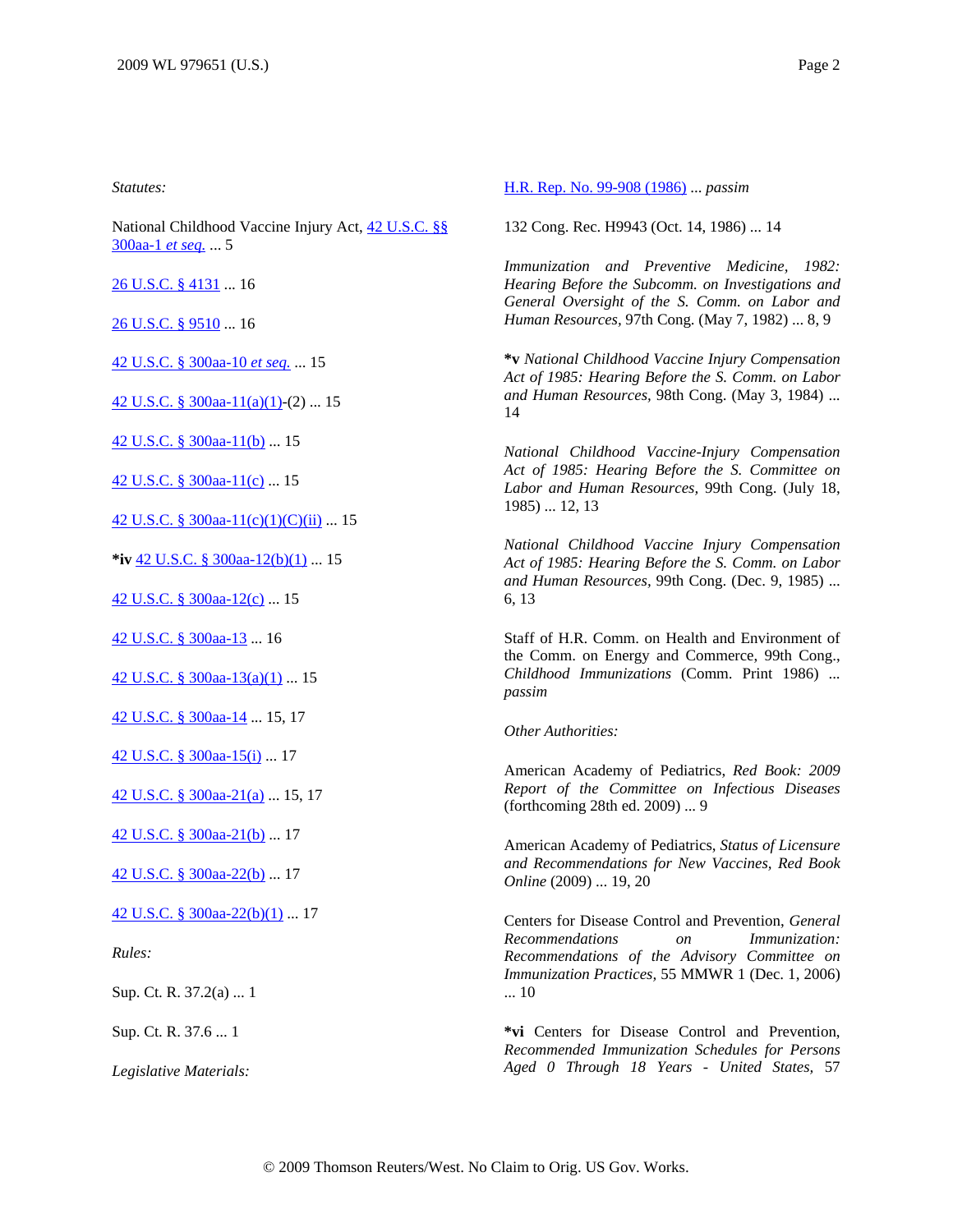MMWR Q1-Q4 (Jan. 2, 2009) ... 21

Centers for Disease Control and Prevention, *Ten Greatest Public Health Achievements - United States, 1900-1999,* 48 MMWR 241 (Apr. 2, 1999) ... 8

Louis Z. Cooper, *et al., Protecting Public Trust in Immunization,* 122 Pediatrics 1 (2008) ... 19, 21

Immunization Action Coalition, *Vaccine-Related Journal Articles* ... 21

Institute of Medicine, *Financing Vaccines in the 21st Century: Assuring Access and Availability* (2004) ... 9

National Vaccine Injury Compensation Program, *Statistic Report* (Apr. 3, 2009) ... 17

Paul A. Offit, *Why Are Pharmaceutical Companies Gradually Abandoning Vaccines?,* 24 Health Affairs 624 (2005) ... 21

Stanley A. Plotkin, *et al., Vaccines* (2008) ... 19, 20

Walter A. Orenstein, *et al., Immunizations in the United States: Success, Structure, and Stress,* 24 Health Affairs 599 (2005) ... 9, 21

**\*vii** Sandra W. Roush, *et al., Historical Comparisons of Morbidity and Mortality for Vaccine-Preventable Diseases in the United States,* 298 JAMA 2155  $(2007)$  ... 8, 9

### **\*1** STATEMENT OF INTEREST OF AMICI **CURIAE**

Founded in 1930, amicus curiae the American Academy of Pediatrics ("AAP") is a national, notfor-profit organization dedicated to furthering the interests of children's health.[FN1] Since AAP's inception, its **\*2** membership has grown from 60 pediatricians to over 60,000 primary care pediatricians, pediatric medical subspecialists, and pediatric surgical specialists. Over the past 79 years, AAP has become a powerful voice for children's health through education, research, advocacy, and the provision of expert advice. AAP has worked with the federal and state governments, health care providers, and parents on behalf of America's children to ensure

the availability of safe and effective childhood vaccines, the vast majority of which are administered in pediatricians' offices after careful consultation with parents.

> FN1. Pursuant to Sup. Ct. R. 37.2(a), amici curiae note that counsel of record for all parties received notice at least 10 days prior to the due date of AAP's intention to file this brief. Pursuant to Sup. Ct. R. 37.6, amici note that no part of this brief was authored by counsel for any party. Amici also note that no party or counsel made a monetary contribution intended to fund the preparation or submission of this brief, and that no person or entity other than amici or their members made such a monetary contribution. This brief is filed with the consent of all parties.

Amicus curiae the AAP Section on Infectious Diseases was founded in 1990. It is comprised of AAP members who have a special interest in pediatric infectious diseases.

Amicus curiae the American Academy of Family Physicians ("AAFP") is a medical specialty society founded in 1947 to promote the science and art of family medicine. It is one of the largest medical organizations in the United States, with more than 94,000 members. The AAFP endorses the concept that all children and adults should have access to all immunizations recommended by the organization.

Amicus curiae the American College of Osteopathic Pediatricians ("ACOP") is the official pediatric organization of the American Osteopathic Association. ACOP's advocacy efforts represent the interests of all U.S. osteopathic pediatricians before Congress and **\*3** other governmental bodies as well as in coalition with other organizations that focus on children's welfare.

Amicus curiae the American Medical Association ("AMA"), an Illinois non-profit corporation, is a national association of approximately 240,000 physicians, residents, and medical students. The AMA is the largest medical society in the United States. Its members practice in every state and in every field of medical specialization, including pediatrics. The AMA was founded in 1847 to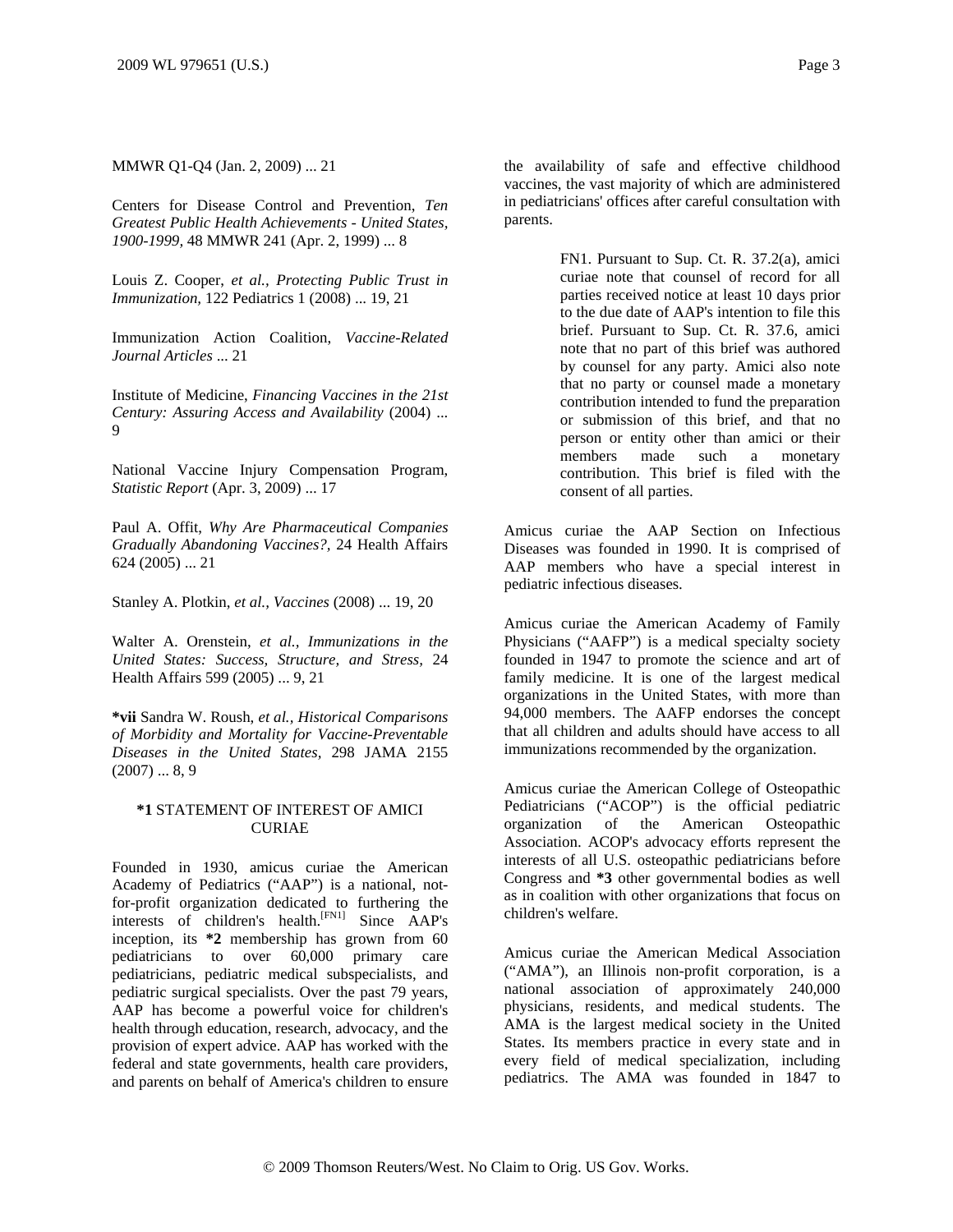promote the science and art of medicine and the betterment of public health, and these remain its core purposes. The AMA has long been a vocal advocate of the importance of vaccines in maintaining high standards of public health in the United States.

Founded in 1872, amicus curiae the American Public Health Association ("APHA"), is the oldest and most diverse organization of public health professionals in the world. The association aims to protect all Americans and their communities from preventable, serious health threats and strives to assure that population-based health promotion and disease prevention activities and preventive health services are universally accessible in the United States. APHA represents a broad array of health providers, educators, environmentalists, policymakers, and health officers. APHA has a long-standing policy in support of safe and effective vaccines for children.

Amicus curiae Every Child By Two ("ECBT") is a non-profit health advocacy organization based in the United States and dedicated to protecting children from disease through promotion of vaccinations and raising parental awareness of potential vaccine **\*4** benefits. ECBT was founded in 1991 by former First Lady of the United States Rosalynn Carter and former First Lady of Arkansas Betty Bumpers.

Amicus curiae the Immunization Action Coalition ("IAC") is a non-profit organization that works to increase immunization rates and prevent disease by creating and distributing educational materials for health professionals and the public that enhance the delivery of safe and effective immunization services. IAC also facilitates communication about the safety, efficacy, and use of vaccines within the broad immunization community of patients, parents, healthcare organizations, and government health agencies.

Amicus curiae the Infectious Diseases Society of America ("IDSA") represents more than 8,500 infectious disease physicians and scientists devoted to patient care, research, prevention, and public health. IDSA's purpose is to improve the health of individuals, communities, and society by promoting excellence in patient care, education, research, public health, and prevention relating to infectious diseases. Its members care for patients of all ages with serious and life-threatening infections, including vaccinepreventable diseases.

Amicus curiae the Pediatric Infectious Diseases Society ("PIDS") is the world's largest organization of professionals dedicated to the treatment, control, and eradication of infectious diseases affecting children. PIDS's mission is to enhance the health of infants, children, and adolescents by promoting excellence in diagnosis, management, and understanding of infectious diseases through clinical care, education, research, and advocacy.

**\*5** Amicus curiae the Vaccine Education Center at the Children's Hospital of Philadelphia was launched in 2000 to provide accurate, comprehensive, and upto-date information about vaccines and the diseases they prevent to parents and healthcare professionals. The Center communicates facts about vaccines, including how vaccines are made, how and why vaccines work, who recommends them, whether they are safe, whether they are still necessary, and when they should be administered to patients.

Amici - all of whom support the routine vaccination of children against a host of vaccine-preventable infectious diseases - urge this Court to grant the petition and reverse the judgment of the Supreme Court of Georgia below. As explained below, Congress enacted the National Childhood Vaccine Injury Act ("Vaccine Act"), 42 U.S.C. §§ 300aa-1 *et seq.* to avert a public health crisis and thus safeguard the Nation's vaccine supply. As the Third Circuit recently recognized, Congress achieved that objective in part by expressly preempting "*all* design defect claims, including those based in negligence." *Bruesewitz v. Wyeth Inc.,* \_\_ F.3d \_\_, 2009 WL 792468, at \*13 (3d Cir. Mar. 27, 2009) (emphasis added).

The Supreme Court of Georgia below reached the exact opposite conclusion, holding that design defect claims are preempted only "if it is determined, *on a case-by-case basis,* that the particular vaccine was unavoidably unsafe." Pet. App. 15-16 (emphasis added). That decision - which allows judges *and juries* to decide whether a particular vaccine can be made safer - threatens a resurgence of "the very problems which led to instability in the vaccine market and which caused Congress to intervene **\*6** through the passage of the Vaccine Act" in the first place. *Bruesewitz,* 2009 WL 792468, at \*13. The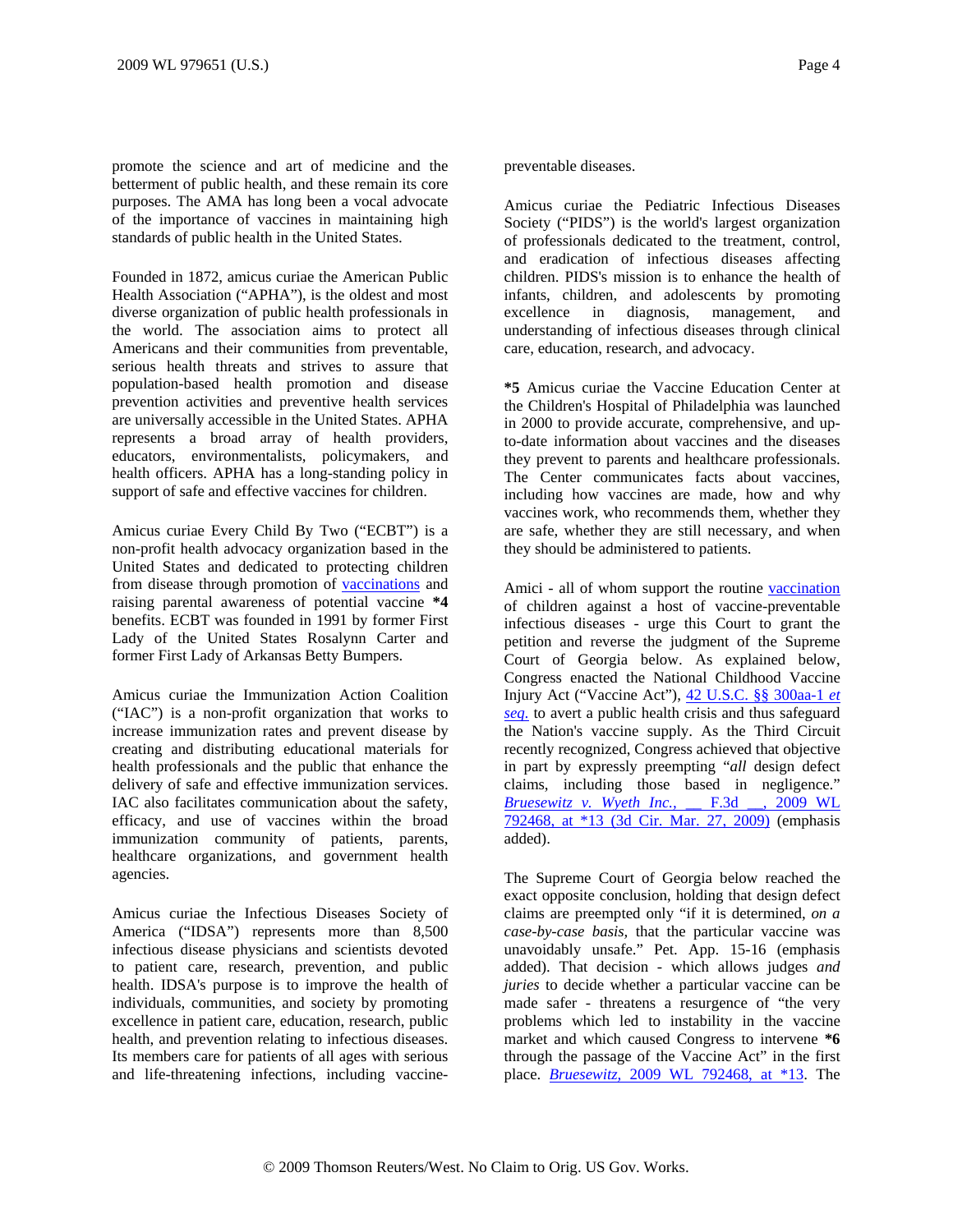petition thus presents an issue of exceptional importance that warrants this Court's review.

## SUMMARY OF ARGUMENT

The public health benefits of childhood vaccines cannot be overstated. Because of vaccines, a number of debilitating and life-threatening infectious diseases have been eliminated or virtually eliminated in this country, providing not only significant savings in direct and indirect costs, but also enhancing the length and quality of life of countless children. It is no wonder that Congress has declared that "[t]he availability and use of vaccines to prevent childhood diseases is among the Nation's top public health priorities." H.R. Rep. No. 99-908, at 5 (1986).

In the mid-1980s, the number of vaccine-related lawsuits filed against vaccine manufacturers rose sharply. Although the tort system failed to provide adequate compensation for many children injured by vaccines, the flood of vaccine-related litigation overwhelmed vaccine manufacturers. A genuine threat to the public health emerged as manufacturers abandoned or considered abandoning the vaccine market. As the then-President of the AAP testified: "The threat to our vaccine supply in this country is a real one \*\*\*. We could lose the remainder of our suppliers unless some positive legislative action is taken." *National Childhood Vaccine Injury Compensation Act of 1985: Hearing Before the S. Comm. on Labor and Human Resources,* 99th Cong. 8 (Dec. 9, 1985) (hereinafter "*Dec. 9, 1985 Hearing*") (statement of Martin Smith, M.D., President of the AAP).

**\*7** Congress responded by passing the Vaccine Act. The Act established a no-fault alternative compensation program intended to provide adequate compensation to children injured by vaccines and to ensure the stability of the vaccine market and thus safeguard the Nation's vaccine supply. As the Third Circuit recently recognized, the Act furthers that latter objective in part by expressly preempting "*all* design defect claims, including those based in negligence." *Bruesewitz,* 2009 WL 792468, at \*13 (emphasis added).

In the decision below, the Supreme Court of Georgia reached a contrary conclusion, holding that design defect claims are preempted only "if it is determined, *on a case-by-case basis,* that the particular vaccine was unavoidably unsafe." Pet. App. 15-16 (emphasis added). As the Third Circuit explained in expressly rejecting that conclusion, if the Vaccine Act is interpreted "to allow case-by-case analysis of whether particular vaccine side effects are avoidable," then "*every* design defect claim is subject to evaluation by a court." *Bruesewitz,* 2009 WL 792468, at \*29 (emphasis added). Thus, if allowed to stand, the decision below could precipitate the same crisis that Congress sought to avert in passing the Vaccine Act: "the very real possibility of vaccine shortages, and, in turn an increasing number of unimmunized children, and, perhaps, a resurgence of preventable diseases." H.R. Rep. No. 99-908, at 7.

## **\*8** REASONS FOR GRANTING THE WRIT

## I. VACCINE DEVELOPMENT IS ONE OF THE GREATEST PUBLIC HEALTH ACHIEVEMENTS OF THE TWENTIETH CENTURY.

The "[v]accination of children against deadly, disabling, but preventable infectious disease has been one of the most spectacularly effective public health initiatives this country has ever undertaken." *Id.* at 4. *See also* Centers for Disease Control and Prevention, *Ten Greatest Public Health Achievements - United States, 1900-1999,* 48 MMWR 241 (Apr. 2, 1999) (listing vaccination as one of the ten greatest public health achievements of the twentieth century). Indeed, "the sharp and deep reduction in [infectious] diseases \*\*\* is [largely] attributable to the development and employment of effective vaccines." *Immunization and Preventive Medicine, 1982: Hearing Before the Subcomm. on Investigations and General Oversight of the S. Comm. on Labor and Human Resources,* 97th Cong. 103 (May 7, 1982) (hereinafter *"1982 Hearing"*) (statement of Vincent A. Fulginiti, Chairman, Committee on Infectious Diseases, AAP).

Because of vaccines, smallpox has been eradicated worldwide, Sandra W. Roush, *et al., Historical Comparisons of Morbidity and Mortality for Vaccine-Preventable Diseases in the United States,* 298 JAMA 2155, 2160 (2007), and polio, diphtheria, and tetanus have essentially been eliminated in the United States. H.R. Rep. No. 99-908, at 5. In 2007, cases of measles, mumps, rubella, and pertussis (whooping cough) were reduced by more than 90%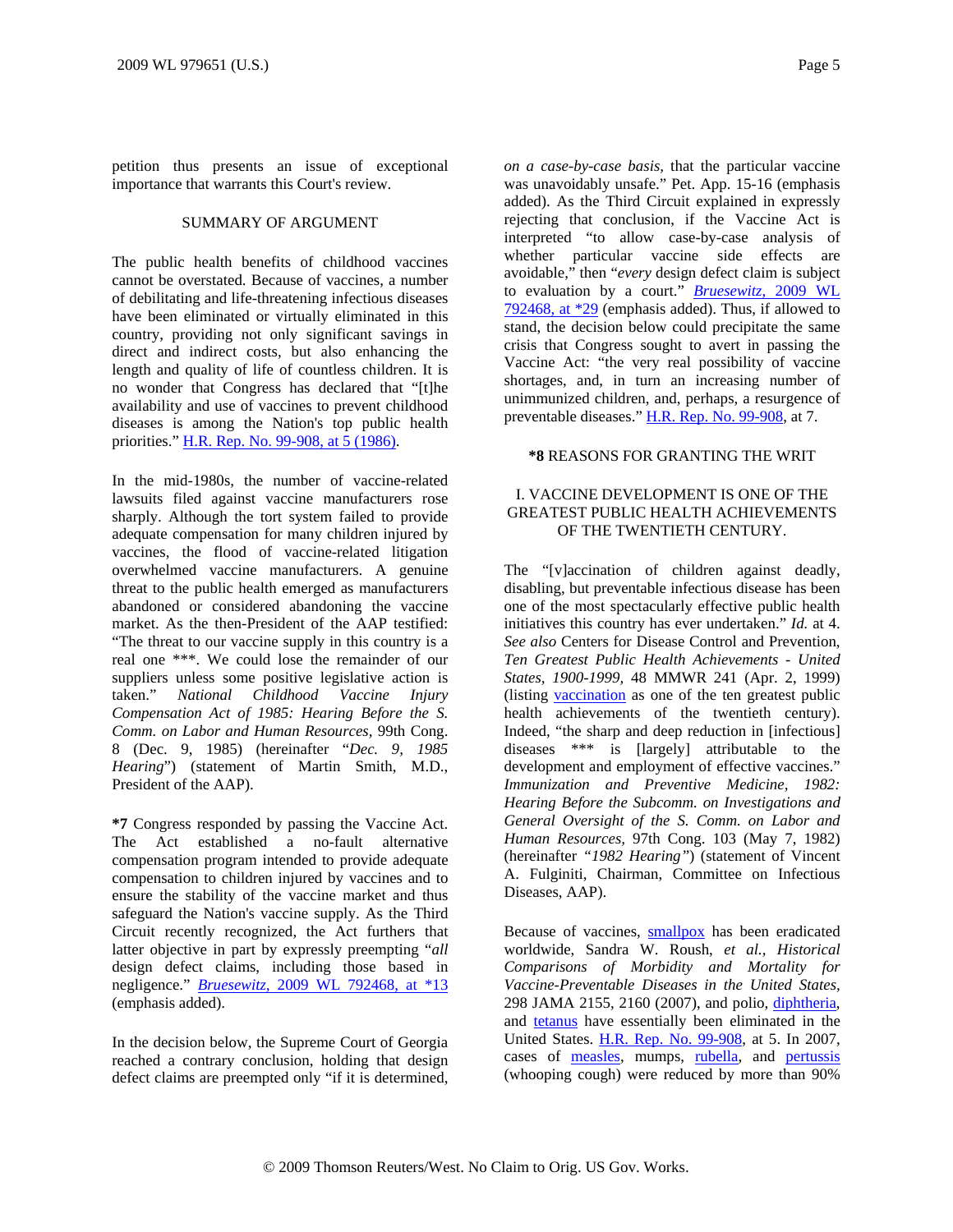of twentieth century baseline levels. American Academy of **\*9** Pediatrics, *Red Book: 2009 Report of the Committee on Infectious Diseases* 2 (forthcoming 28th ed. 2009).

The significance of these developments is beyond dispute: "[C]hildren in the United States enjoy substantial freedom from the ravages of once common communicable infectious diseases and illnesses. These illnesses limited life expectancy and left tens of thousands disabled in their wake." *1982 Hearing, supra,* at 103 (statement of Vincent A. Fulginiti, Chairman, Committee on Infectious Diseases, AAP). Vaccines have enhanced not only the length and quality of life of countless children who have been vaccinated but also that of others in the community who are unable to be vaccinated but whose risk of exposure to an infectious disease has been reduced accordingly. Institute of Medicine, *Financing Vaccines in the 21st Century: Assuring Access and Availability* 27 (2004). It has been estimated that vaccination with just seven of the routinely recommended childhood vaccines "prevents an estimated 33,000 deaths and 14 million cases of disease in every birth cohort." Roush, *et al., supra,* at 2160.

Vaccines have also translated into direct savings in medical costs, as well as increased productivity from families that would otherwise be burdened by disease. Institute of Medicine, *supra,* at 27-29. It has been estimated that for every dollar invested in childhood vaccination against nine vaccinepreventable diseases, \$5.80 is saved in direct medical costs; \$17.70 is saved when indirect benefits, such as lost productivity, are taken into account. Walter A. Orenstein, *et al., Immunizations in the United States: Success, Structure, and Stress,* 24 Health Affairs 599, 600 (2005). Overall, "[b]illions of medical**\*10** and health-related dollars have been saved by immunizations." H.R. Rep. No. 99-908, at 4.

Of course, "[n]o vaccine is completely safe or effective." Centers for Disease Control and Prevention, *General Recommendations on Immunization: Recommendations of the Advisory Committee on Immunization Practices (ACIP),* 55 MMWR 1 (Dec. 1, 2006). *See* H.R. Rep. No. 99-908, at 6 ("There is today no 'perfect' or reaction-free childhood vaccine on the market."). Even when vaccines are properly manufactured, distributed, and

administered, a small number of children may suffer rare but serious adverse reactions. *See* H.R. Rep. No. 99-908, at 4, 6. "Despite these possibilities, public health officials, private physician groups, and parent organizations have repeatedly stated that it is safer to take the required shots than to risk the health consequences of contracting the diseases immunizations are designed to prevent." *Id.* at 6. In other words, the enormous benefits of vaccination vastly outweigh the small risk of injury. *See General Recommendations on Immunization, supra,* at 1 ("[R]ecommendations for vaccination practices balance scientific evidence of benefits for each person and to society against the potential costs and risks for vaccination for the individual and programs."); H.R. Rep. No. 99-908, at 6 ("in light of the overall success of immunization programs, the Federal government continues to support \*\*\* immunizations to children").

# **\*11** II. CONGRESS ENACTED THE VACCINE ACT TO PROVIDE ADEQUATE COMPENSATION TO CHILDREN INJURED BY VACCINES AND TO SAFEGUARD THE NATION'S VACCINE SUPPLY.

In 1986, the Nation faced a public health crisis. Vaccine-related lawsuits against vaccine manufacturers had spiked, and rising litigation and insurance costs threatened to halt vaccine production in the United States. H.R. Rep. No. 99-908, at 4, 6-7. At the same time, however, the tort system had failed to provide adequate compensation for children injured by vaccines. *Id.* at 6. Congress responded by enacting the Vaccine Act, thereby ensuring adequate compensation for children injured by vaccines and safeguarding the Nation's vaccine supply.

# A. The Costs Of Vaccine-Related Litigation Had Threatened To Halt Vaccine Production In The United States.

In the mid-1980s, the number of vaccine-related suits filed against vaccine manufacturers increased markedly. *Id.* at 4. According to a 1985 survey of the seven manufacturers producing childhood seven manufacturers producing childhood vaccines,[FN2] between January 1980 and March 1985, 299 lawsuits were filed against them seeking compensation for vaccine-related injuries; 84 percent of those suits were related to childhood vaccines. Staff of H. Subcomm. on Health and the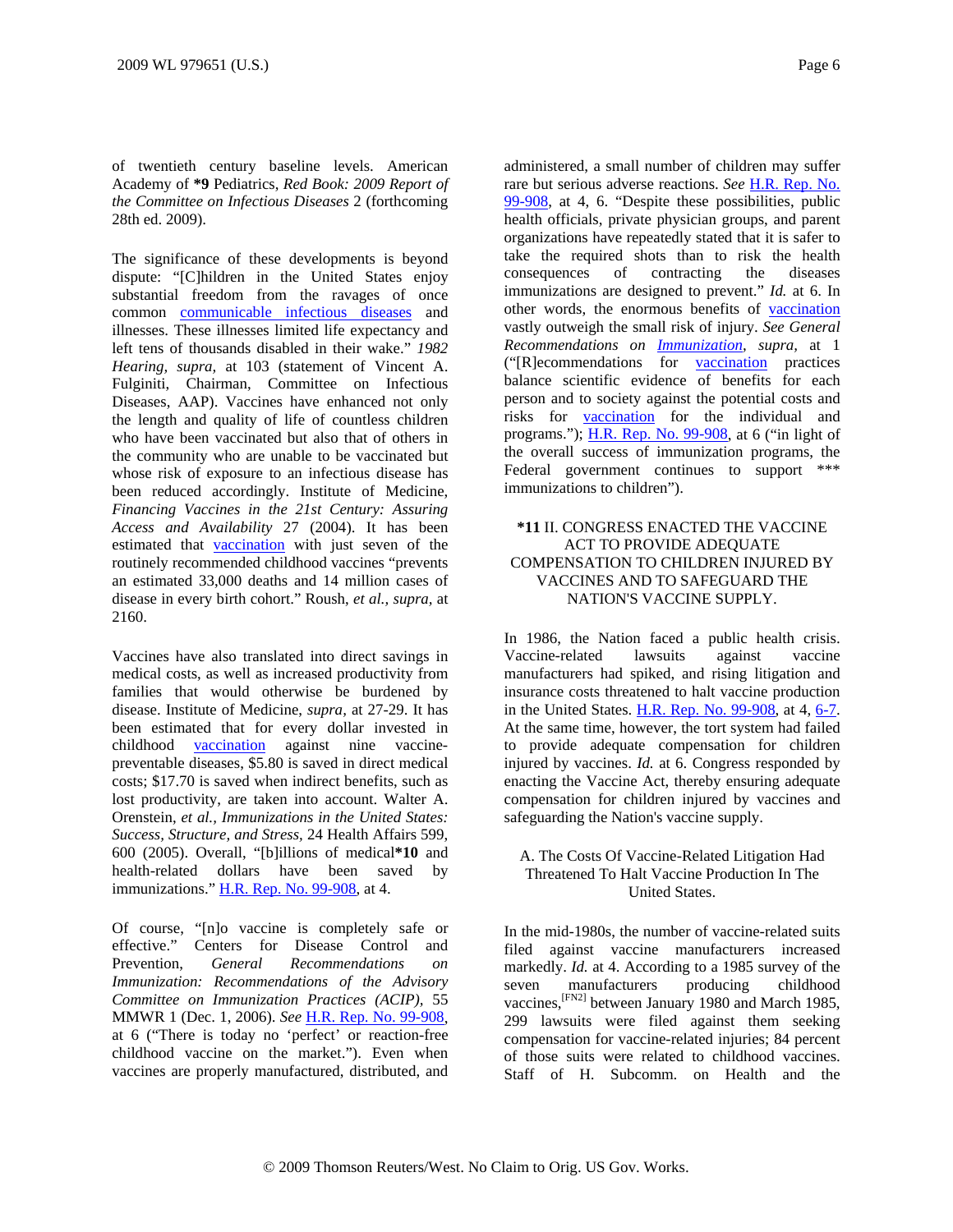Environment of the Comm. on Energy and Commerce, 99th Cong., *Childhood Immunizations* 86 (Comm. Print 1986) (hereinafter **\*12** "*Childhood Immunizations*"). About 60 percent of all the suits filed sought damages in the aggregate of \$3.5 billion. *Id.* Between 1983 and 1984 alone, litigation costs nearly doubled - jumping from \$4.7 million to \$9.8 million. *Id.* at 87.

> FN2. Two of the manufacturers were operated by State organizations in Michigan and Massachusetts. H.R. Rep. No. 99-908, at 7.

With the deluge of lawsuits, vaccine manufacturers faced rising insurance premiums and a decreasing pool of insurers willing to cover them. H.R. Rep. No. 99-908, at 6-7; *Childhood Immunizations, supra*, at 73; *National Childhood Vaccine-Injury Compensation Act: Hearing Before the S. Committee on Labor and Human Resources,* 99th Cong. 288 (July 18, 1985) (hereinafter "*July 18, 1985 Hearing*") (statement of Stephen White, Vice President of Reed-Stenhouse, Ltd.) (explaining that insurance companies were struggling with losses from pharmaceutical, asbestos, and pollution claims). As litigation and insurance costs soared, "the prices of vaccines \*\*\* jumped enormously," H.R. Rep. No. 99-908, at 4 - in some cases as much as 900 percent, *see Childhood Immunizations, supra,* at 90 - and "[t]he number of childhood vaccine manufacturers \*\*\* declined significantly." H. Rep. No. 99-908, at 4.

As it became increasingly clear that vaccine prices could not forever keep pace with escalating litigation and insurance costs, *see, e.g., July 18, 1985 Hearing, supra,* at 240 (statement of Robert Johnson, President of Lederle Laboratories) (noting that "vaccine pricing" of the previous year would not "cover the projected costs of liability" for the following year), the few remaining vaccine manufacturers began "to question their continued participation in the vaccine market." H.R. Rep. No. 99-908, at 7. *See July 18, 1985 Hearing, supra,* at 256 (statement of Robert **\*13** Johnson, President of Lederle Laboratories) ("If the current trend of spiraling litigation continues or worsens, there \*\*\* is a very real possibility that we will be forced to abandon the vaccine business."); *id.* at 284 (statement of David J. Williams, Vice President and General Manager of Connaught Laboratories, Inc.) ("There is always a possibility that

Connaught will be unable to remain in the vaccine business.").

As Congress recognized, "[t]he loss of any of the existing manufacturers of childhood vaccines \*\*\* could create a genuine public health hazard in this country." H.R. Rep. No. 99-908, at 7. At that time, "there [was] only one manufacturer of the polio vaccine, one manufacturer of the measles, mumps, rubella (MMR) vaccine, and two manufacturers of the [diphtheria, pertussis, and tetanus] DPT vaccine." *Id.*<sup>[FN3]</sup> Thus, as the then-President of the AAP testified: "The threat to our vaccine supply in this country is a real one \*\*\* We could lose the remainder of our suppliers unless some positive legislative action is taken." *Dec. 9, 1985 Hearing, supra,* at 8 (statement of Martin Smith, M.D., President of the AAP).

> FN3. Michigan and Massachusetts also produced their own DPT vaccine. H.R. Rep. No. 99-908, at 7.

B. The Tort System Had Failed To Provide Adequate Compensation For Children Injured By Vaccines.

Ironically, while lawsuits against vaccine manufacturers skyrocketed, some children injured by vaccines failed to receive any compensation. Despite their injuries, some children were simply not deemed **\*14** good "candidates for litigation," *National Childhood Vaccine-Injury Compensation Act: Hearing Before the S. Committee on Labor and Human Resources,* 98th Cong. 171 (May 3, 1984) (hereinafter "*1984 Hearing*") (statement of Andrew Dodd, Attorney at Ward, Dodd & Grant, Torrance, California), because any prospective recovery was not "large enough" to make their cases attractive to an attorney. *Id.* at 146 (statement of Martin H. Smith, M.D., President-elect of the AAP).

Thus, while a few lawsuits reaped multi-million dollar awards, some injured children received no compensation at all. 132 Cong. Rec. H9943, H9952 (Oct. 14, 1986) (statement of Rep. Waxman); *id.* at H9954 (statement of Rep. Biaggi); *1984 Hearing, supra,* at 4 (statement of Senator Kennedy) (tort system "awards few handsomely and sends others equally aggrieved away penniless"). The tort system was thus aptly described as a "lottery." *1984 Hearing, supra,* at 277 (statement of John E. Lyons, President of Merck Sharp & Dohme).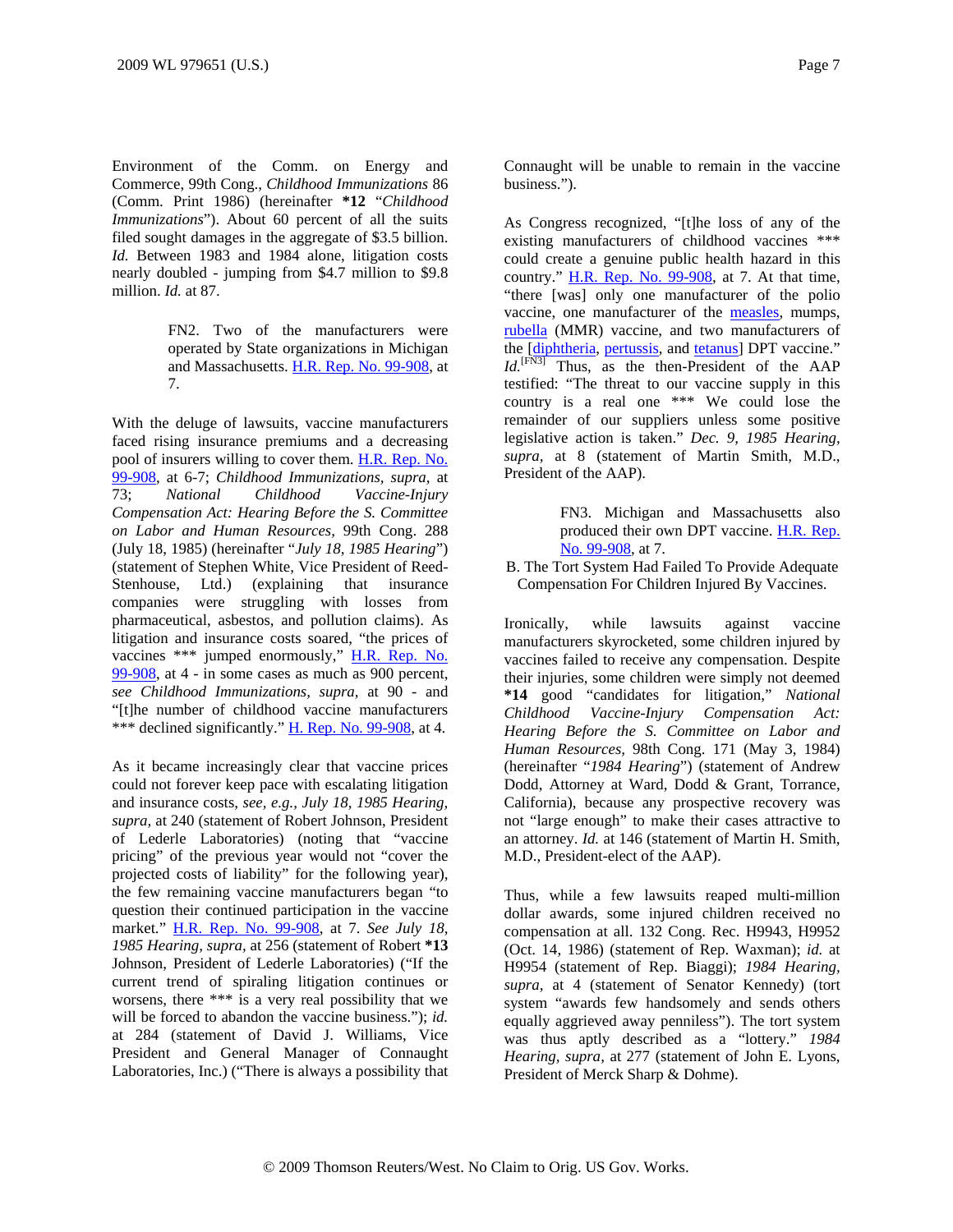# C. The Vaccine Act Provides Adequate Compensation To Children Injured By Vaccines And Ensures The Stability Of The Vaccine Market And The Nation's Vaccine Supply.

Congress responded to the looming crisis by enacting the Vaccine Act. The overriding goals of the Act were two-fold: (1) to ensure adequate compensation for children injured by vaccines, and (2) to stabilize the vaccine market and safeguard the Nation's vaccine supply. H.R. Rep. No. 99-908, at 7.

**\*15** Congress addressed both of those goals in part by establishing the National Vaccine Injury Compensation Program ("VICP"), a no-fault alternative compensation system under which children injured by certain vaccines would receive "fair and expeditious" compensation for their injuries. *Id.* at 12. *See* 42 U.S.C. § 300aa-10 *et seq.* Under the VICP, a person seeking compensation for an injury caused by a vaccine covered by the Act must file a petition with the United States Court of Federal Claims, which refers the petition to a "Vaccine Court" - an office within the court of special masters appointed to four-year terms by the court to hear VICP claims. 42 U.S.C. §§ 300aa- $11(a)(1)-(2)$ ,  $300aa-12(c)$ ,  $300aa-21(a)$ . The Secretary of Health and Human Services is named as a respondent; vaccine manufacturers are not parties to VICP proceedings. *Id.* § 300aa-12(b)(1).

A petitioner is entitled to compensation if he or she has suffered an injury set forth in the "Vaccine Injury Table" - a table of vaccines and the injuries presumed to be caused by those vaccines - unless it can be shown by a preponderance of the evidence that the petitioner's injury was not caused by the vaccine. *Id.* §§300aa-11(b), (c), 300aa-13(a)(1), 300aa-14. A petitioner who has not suffered a "Table Injury" may still obtain compensation by proving that his or her injury was in fact caused by a vaccine covered by the Act. *Id.* § 300aa-11(c)(1)(C)(ii). *See Grant v. Secretary of HHS,* 956 F.2d 1144, 1147-48 (Fed. Cir. 1992). [FN4] Payment of compensation is made **\*16** from a "Vaccine Injury Compensation Trust Fund" funded by a manufacturers excise tax on those vaccines covered by the Act, *see* 26 U.S.C. §§ 4131, 9510 - on a no-fault basis. 42 U.S.C. §§ 300aa-13, **\*17** 300aa-14, 300aa-15(i). Since 1989, the Vaccine Court has issued more than 2,200 awards totaling

over \$1.7 billion. *See* National Vaccine Injury Compensation Program, *Statistic Report* (Apr. 3, 2009), *available at* http:// www.hrsa.gov/vaccinecompensation/statistics\_report. htm.

> FN4. The special masters of the Vaccine Court have developed a proficiency in the complex medical and scientific issues involved in causation claims. Indeed, the Court of Federal Claims recently observed that "instead of being passive recipients of information, such as jurors, special masters are given an active role in determining the facts relevant to Vaccine Act petitions," and that "special masters have the expertise and experience to know the type of information that is most probative of a claim." *Doe v. Secretary, HHS,* 76 Fed. Cl. 328, 338-339 (2007).

> The expertise of the special masters in evaluating causation claims was recently demonstrated in an Omnibus Autism Proceeding established under the VICP to determine whether there is a causal link between childhood vaccines and autism. Approximately 5,000 cases alleging an association between autism and either the MMR vaccine (which does not contain thimerosal) or vaccines containing the preservative thimerosal, or both, have been filed with the Vaccine Court. *See* http://www.hrsa.gov/vaccinecompensation. On February 12, 2009, three special masters issued voluminous opinions evaluating evidence based on the theory that the MMR vaccine, in combination with vaccines containing the preservative thimerosal, causes autism. *See Cedillo v. Secretary of HHS,* 2009 WL 331968 (Fed. Cl. Feb. 12, 2009); *Hazlehurst v. Secretary of HHS,* 2009 WL 332306 (Fed. Cl. Feb. 12, 2009); *Snyder v. Secretary of HHS,* 2009 WL 332044 (Fed. Cl. Feb. 12, 2009). All three cases rejected the proposition that the vaccines in question caused autism.

> In reaching those conclusions, the special masters in each case considered a wealth of scientific evidence. As the special master in *Snyder* observed: "The evidentiary record in this case \*\*\* encompasses, *inter alia*, nearly four weeks of testimony, including that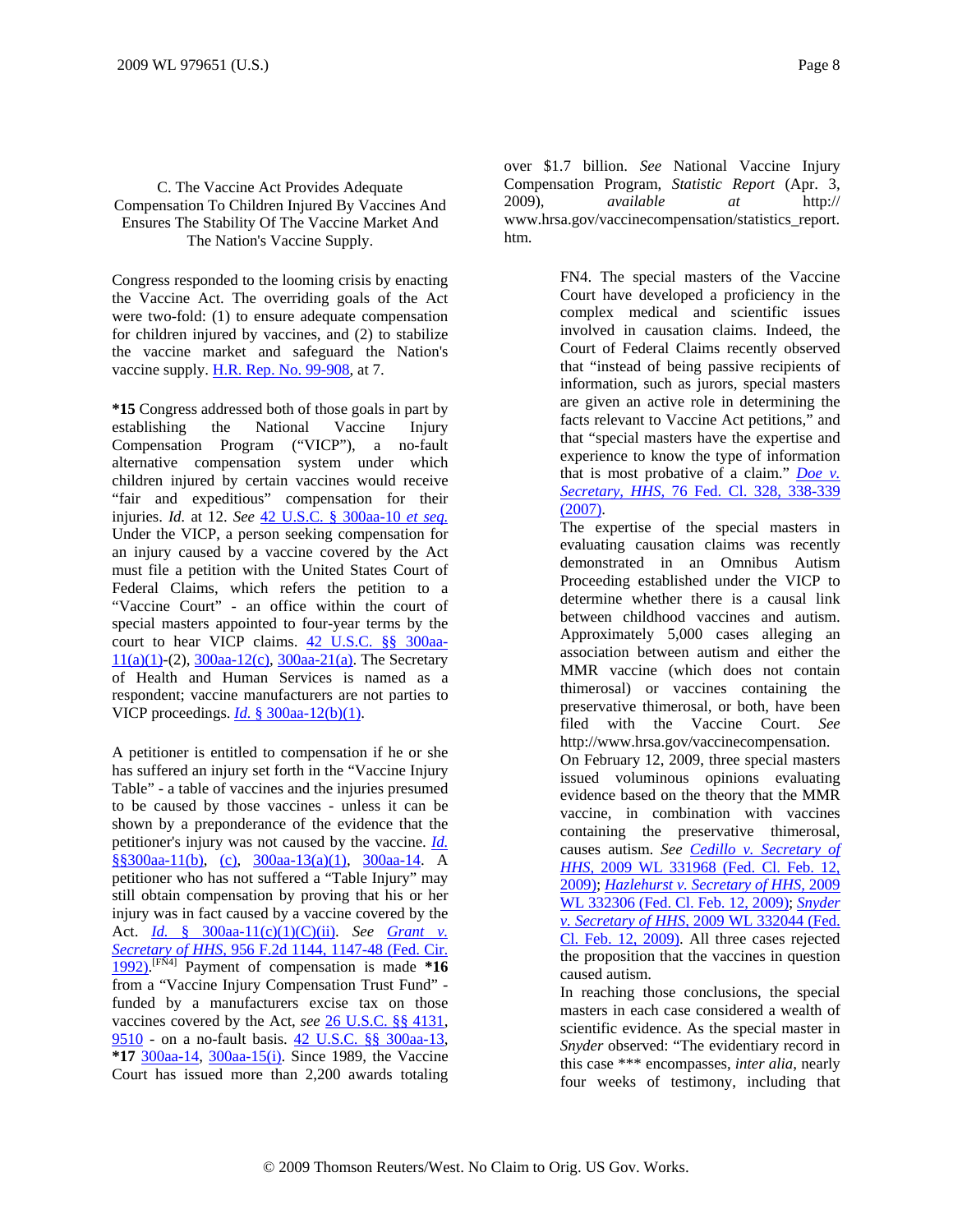offered in the *Cedillo* and *Hazlehurst* cases; over 900 medical and scientific journal articles; 50 expert reports (including several reports of witnesses who did not testify); supplemental expert reports filed by both parties post-hearing, [and] the testimony of fact witnesses on behalf of [the injured child and his] medical records." *Snyder,* 2009 WL 332044, at \*8.

After the Vaccine Court has issued a final judgment, a petitioner may accept or reject it.  $42 \text{ U.S.C.}$  §  $300$ aa-21(a).<sup>[FN5]</sup> Although a party who rejects the Vaccine Court's judgment may pursue certain *limited* claims in state or federal court, design defect claims are not among them. *Id.* §  $300aa-21(a)$ , (b). As the Third Circuit recently recognized, Congress expressly preempted "*all* design defect claims, including those based in negligence." *Bruesewitz,* 2009 WL 792468, at \*13 (emphasis added). *See* 42 U.S.C. § 300aa-22(b)(1). If an injured person has such a claim, he or she "should pursue recompense in the compensation system, not the tort system." H.R. Rep. No. 99-908, at 26. The preemption of all design defect claims is critical to Congress's objective of stabilizing the vaccine market and safeguarding the Nation's vaccine supply. As the Third Circuit explained: "Congress[] belie[ved] that an alternate compensation system would reduce awards and create a stable, predictable basis for estimating liability." *Bruesewitz,* 2009 WL 792468, at \*12. Indeed, as the legislative history makes clear, Congress**\*18** "believe[d] that once this system [was] in place and manufacturers ha[d] a better sense of their potential litigation obligations, a more stable childhood vaccine market [would] evolve." H.R. Rep. No. 99-908, at 7.

> FN5. The Vaccine Act also authorizes petitioners to "opt out" of a VICP proceeding if a special master has not resolved his or her petition within 240 days or if the Court of Federal Claims has not completed its review of a special master's decision within 420 days of the date on which the petition was filed. *See* 42 U.S.C. § 300aa22(b).

III. THE DECISION BELOW - WHICH DIRECTLY CONFLICTS WITH A DECISION OF A FEDERAL COURT OF APPEALS - POSES A THREAT TO THE FUTURE PRODUCTION AND

Contrary to all clear indications of congressional intent, the Supreme Court of Georgia held below that design defect claims are preempted only "if it is determined, *on a case-by-case basis*, that the particular vaccine was unavoidably unsafe." Pet. App. 15-16 (emphasis added). As the Third Circuit recently concluded, that interpretation of the Vaccine Act is simply wrong. *See Bruesewitz,* 2009 WL 792468, at \*11. As the Third Circuit explained, if the Act is interpreted "to allow case-by-case analysis of whether particular vaccine side effects are avoidable," then "*every* design defect claim is subject to evaluation by a court." *Id.* at \*12 (emphasis added).

If that were the case, "[e]ach of the objectives extolled [in the Vaccine Act's legislative history] would be undermined." *Id.* at 36. Thus, the decision below - which allows judges *and juries* to decide whether a particular vaccine can be made safer threatens a resurgence of "the very problems which led to instability in the vaccine market and which caused Congress to intervene through the passage of the Vaccine Act" in the first place. *Id.* That threat is extremely palpable, as the recent decisions issued by the Vaccine Court promise to unleash a barrage of **\*19** claims in the courts. *See supra* at 16 n.4. If allowed to stand, therefore, the decision below could drive vaccine manufacturers from the market and halt the future production and development of childhood vaccines in this country.

A. Unpredictable Litigation Costs Could Once Again Force Vaccine Manufacturers To Abandon Or Consider Abandoning The Vaccine Market.

By eliminating the threat of most lawsuits, the Vaccine Act has prevented manufacturers from abandoning the vaccine market, thus ensuring a stable supply of vaccines. *See* Louis Z. Cooper, *et al., Protecting Public Trust in Immunization,* 122 Pediatrics 1, 2 (2008). By allowing case-by-case consideration of whether vaccines are unavoidably unsafe, the decision below will "undoubtedly increase the costs and risks associated with litigation and [will] undermine a manufacturer's efforts to estimate and control costs." *Bruesewitz,* 2009 WL  $792468$ , at  $*13$ . Thus, the decision creates the "very real possibility" that vaccine manufacturers will once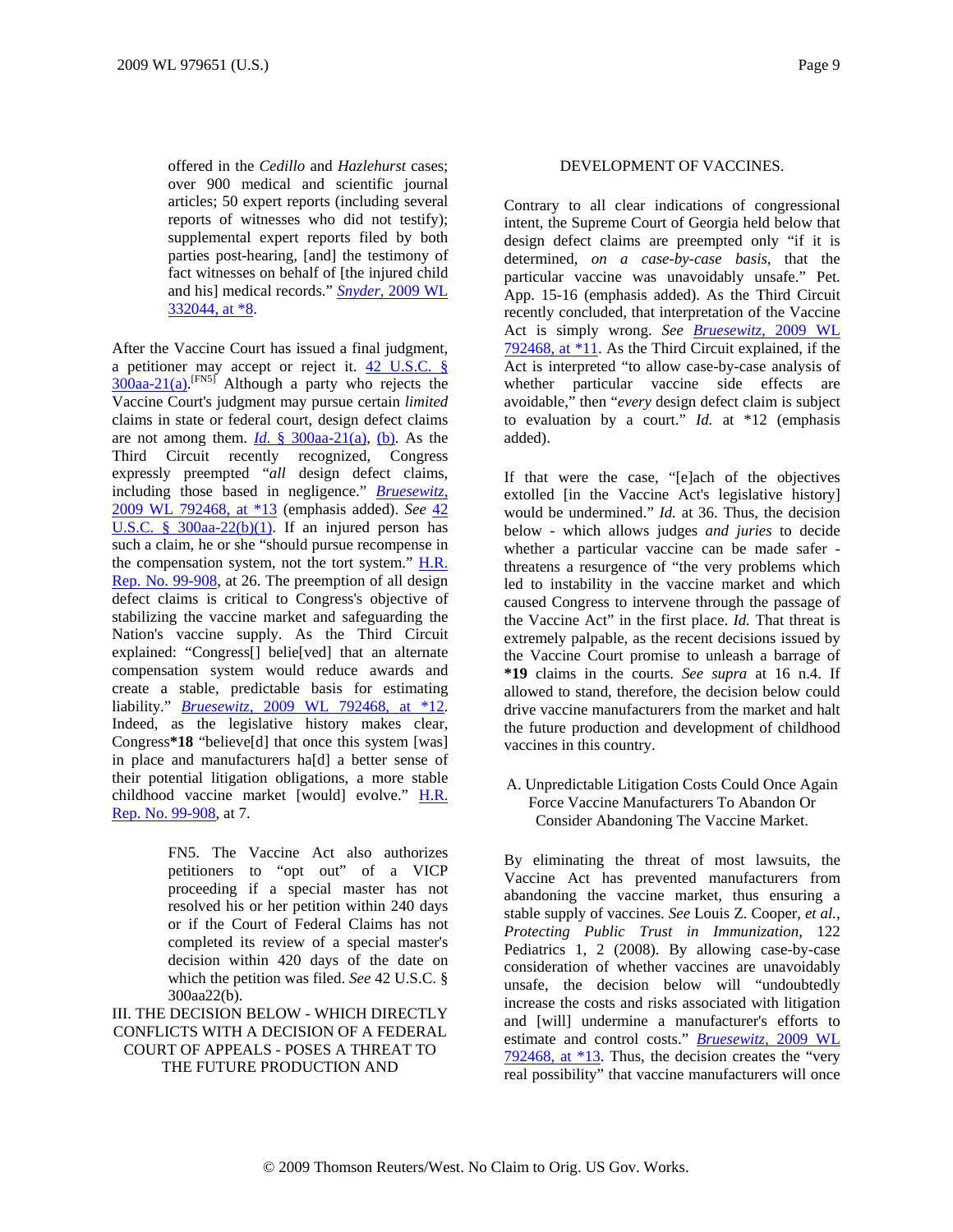again abandon or be forced to consider abandoning the vaccine market. H.R. Rep. No. 99-908, at 7.

That is particularly so given the precarious state of the vaccine industry. Today, as in 1986, there continues to be only *one* manufacturer of the MMR vaccine, and only *two* manufacturers of the DTP vaccine. American Academy of Pediatrics, *Status of Licensure and Recommendations for New Vaccines,* Red Book Online (2009), *available at* http:// aapredbook.aappublictions.org/news/vaccstatus.shtml ; *Childhood Immunizations, supra,* at 67; H.R. Rep. No. 99-908, at 7. And while the Vaccine **\*20** Act has been instrumental in preventing manufacturers from fleeing the vaccine market, the number of vaccine manufacturers has not greatly increased since the Act's passage. *See Status of Licensure and Recommendations for New Vaccines, supra.* The costs of developing and producing vaccines have also increased over the years. Between 1991 and 2003, costs for research and development, postlicensure clinical studies, and production process improvements grew from \$231 million to \$802 million. Stanley A. Plotkin, *et al., Vaccines* 38 (2008).

Thus, vaccine manufacturers today are no better and, indeed, are perhaps even more poorly - situated to handle the unpredictability and expense of litigation. Yet, as was true in 1986, "the withdrawal of even a single manufacturer would present the very real possibility of vaccine shortages, and, in turn an increasing number of unimmunized children, and, perhaps, a resurgence of preventable diseases." H.R. Rep. No. 99-908, at 7.

# B. The Progress That Has Been Made In Vaccine Development Since The Passage Of The Vaccine Act Could Come To A Halt.

In addition to ensuring the stability of the existing childhood vaccine market, one of Congress's objectives in passing the Vaccine Act was ensure "that a greater number of vaccine products will become available to prevent disease." H.R. Rep. No. 99-908, at 4. In that regard, the Act has been unquestionably successful. Vaccine development has flourished since 1986 with the number of vaccinepreventable diseases having more than doubled. *See Childhood Immunizations, supra,* at 1; Centers for Disease **\*21** Control and Prevention, *Recommended* 

*Immunization Schedules for Persons Aged 0 Through 18 Years - United States,* 57 MMWR Q1-Q4 (Jan. 2, 2009).

In 1986, children were routinely vaccinated against seven diseases (diphtheria, measles, mumps, pertussis, poliomyelitis, rubella, and tetanus). *Childhood Immunizations, supra,* at 1. Today, children are also routinely immunized against an additional eight diseases: *haemophilus influenzae* type b (Hib), hepatitis A, hepatitis B, influenza, meningococcal disease, pneumococcal disease, rotavirus, and varicella (chicken pox). *Recommended Immunization Schedules for Persons Aged 0 Through 18 Years - United States, supra,* at Q1-Q4. Research and development of new vaccines is always ongoing. *See* Immunization Action Coalition, *Vaccine-Related Journal Articles, available at* http://www.immunize.org/journal artcles/toipoten.asp (listing, by year, published articles regarding vaccine development).

Vaccine manufacturers face many challenges in bringing new vaccines to market. *See* Paul A. Offit, *Why Are Pharmaceutical Companies Gradually Abandoning Vaccines?,* 24 Health Affairs 624, 623- 629 (2005). In addition to research and development, vaccine manufacturers are also "almost exclusively" responsible for the production and distribution of such vaccines. *See* Orenstein, *et al., supra,* at 601- 603. As noted, by eliminating the threat of most lawsuits, the Vaccine Act has kept manufacturers from abandoning vaccine production. *See* Cooper, *et al., supra,* at 2. If the decision below is allowed to stand, the prognosis for future vaccine development is extremely poor.

## **\*22** CONCLUSION

For the foregoing reasons, and those stated in the petition, the petition for a writ of certiorari should be granted, and the judgment below reversed.

American Home Products Corp. v. Ferrari 2009 WL 979651 (U.S. ) (Appellate Petition, Motion and Filing )

END OF DOCUMENT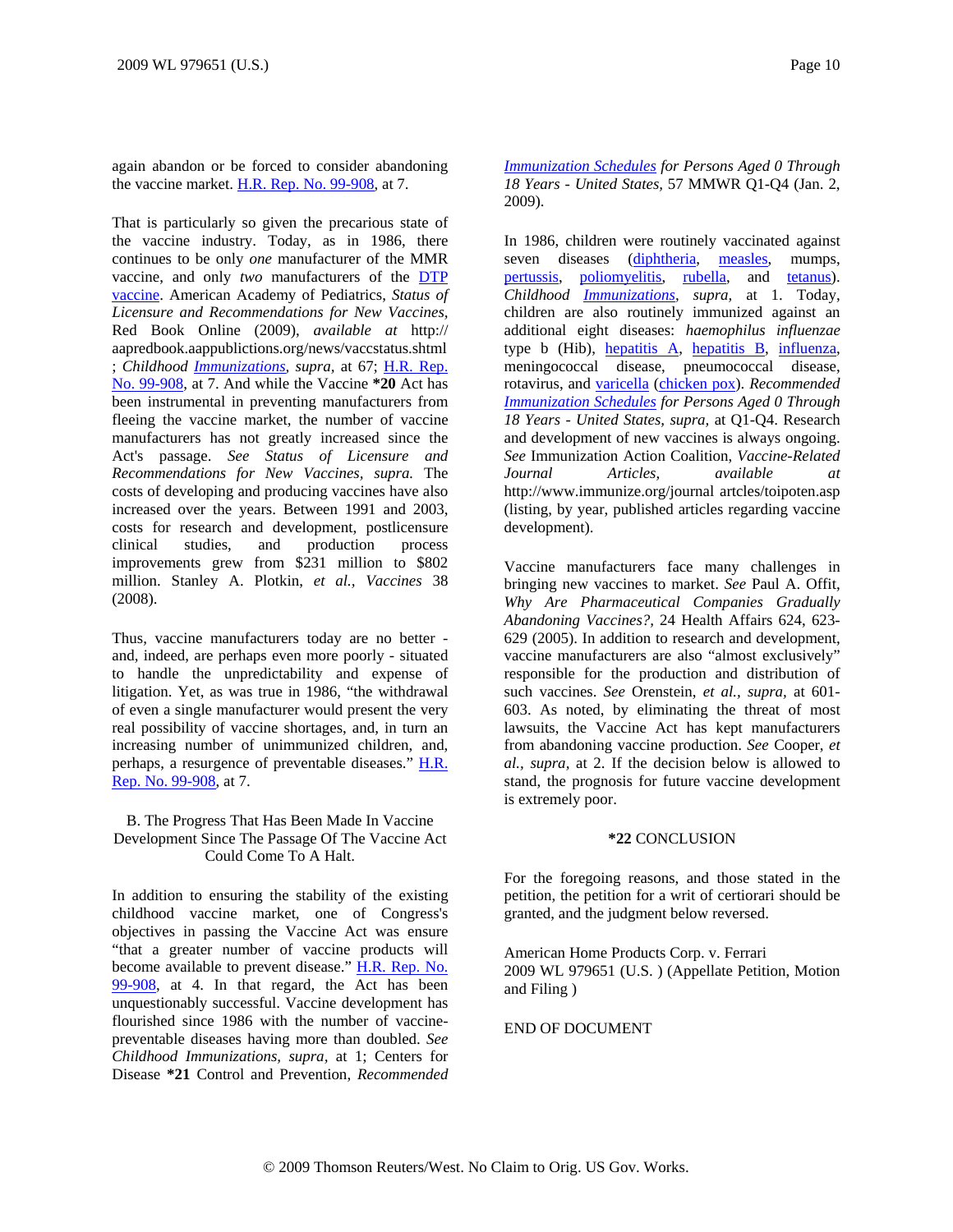